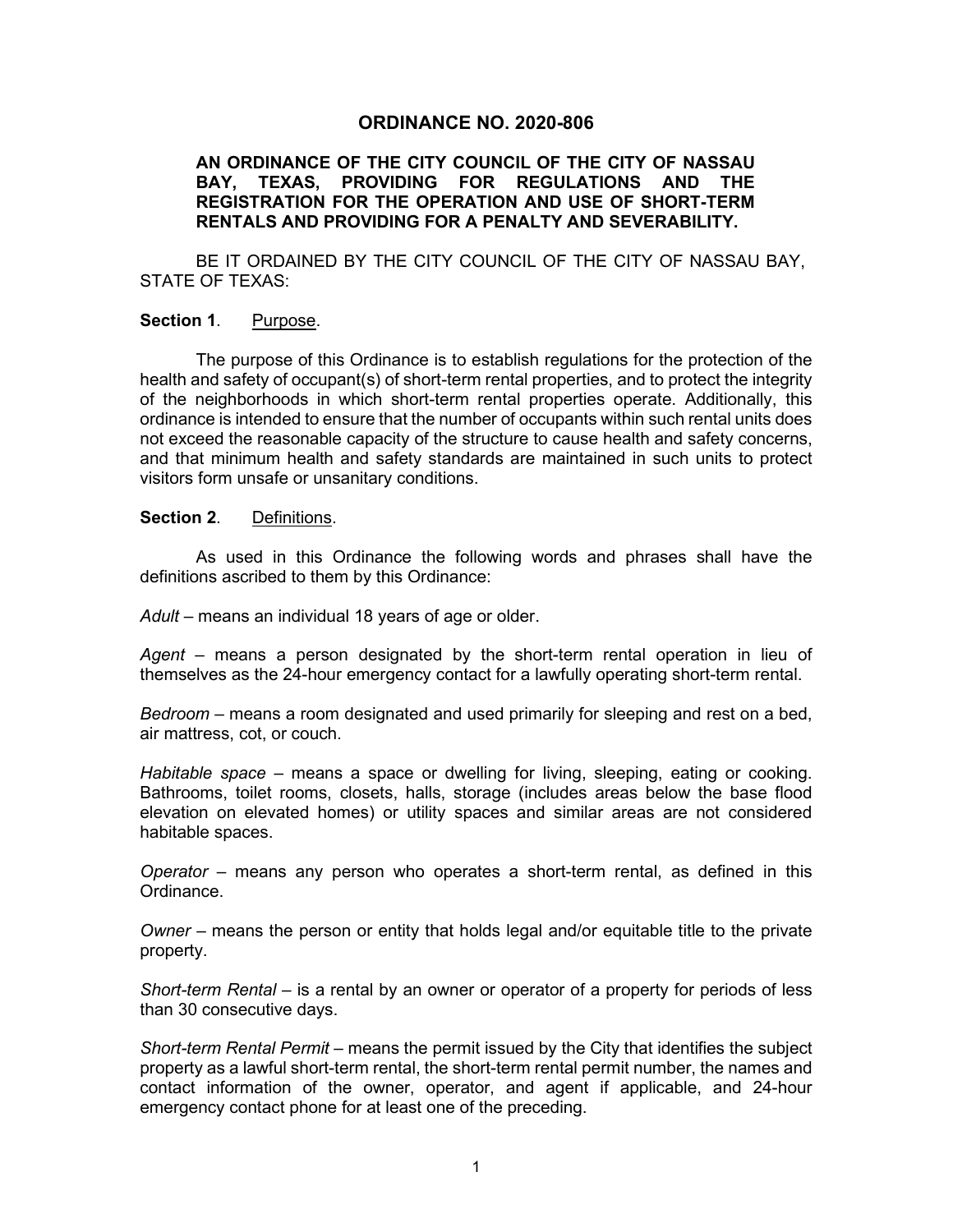*Sleeping Area* – means a habitable space within a dwelling designed or used for sleeping, including a bedroom. Tents, hammocks and recreational vehicles shall not be considered a sleeping area. Every sleeping area must have at least one operable emergency escape and rescue opening as per all applicable city-adopted codes, regulations, and ordinances.

# **Section 3**. Authority.

The City Manager or his designee shall implement and enforce this Ordinance and may by written order establish such procedures, not inconsistent with this Ordinance or other City Ordinances, rules, or regulations, or any county, state, or federal laws or regulations, as the director determines are necessary to discharge any duty under this Ordinance.

# **Section 4.** Permit Required.

- (a) No short-term rental shall operate within the City of Nassau Bay without a current valid short-term rental permit.
- (b) All individual units having cooking, sleeping and bathing facilities, within common buildings, regardless of ownership, shall require a separate, individual permit for each unit intended to be used as short-term rental.

# **Section 5**. Short-Term Rental Permit.

- (a) Application for a short-term rental permit shall be in writing on an application form available at the City offices and shall be accompanied by an annual fee of \$300.00, and shall include the following information at a minimum:
	- (1) A list of all owners, operators, and agents (if applicable) of the shortterm rental including names, addresses, current email addresses and telephone numbers.
	- (2) A sketch and narrative describing the location of the available parking spaces on the premises.
	- (3) A sketch of the floor plan which identifies sleeping areas, proposed maximum number of guests, evacuation route(s), location of fire extinguishers.
	- (4) A Certificate of Occupancy will be issued upon completion of the inspection.
	- (5) The name, address and 24-hour telephone numbers of a contact person, who is the owner, operator or designated agent and who shall be responsible and authorized to respond to complaints concerning the use of the short-term rental.
	- (6) Written confirmation from the City of Nassau Bay Finance Department showing proof of hotel occupancy tax compliance with V.T. C. A. Tax Code Chapter 351, and registration with the City of Nassau Bay Finance Department for Hotel Occupancy Tax collection will need to be provided before permit is granted.
	- (7) A statement that the owner of the short-term rental has met and will continue to comply with the standards and other requirements of this section.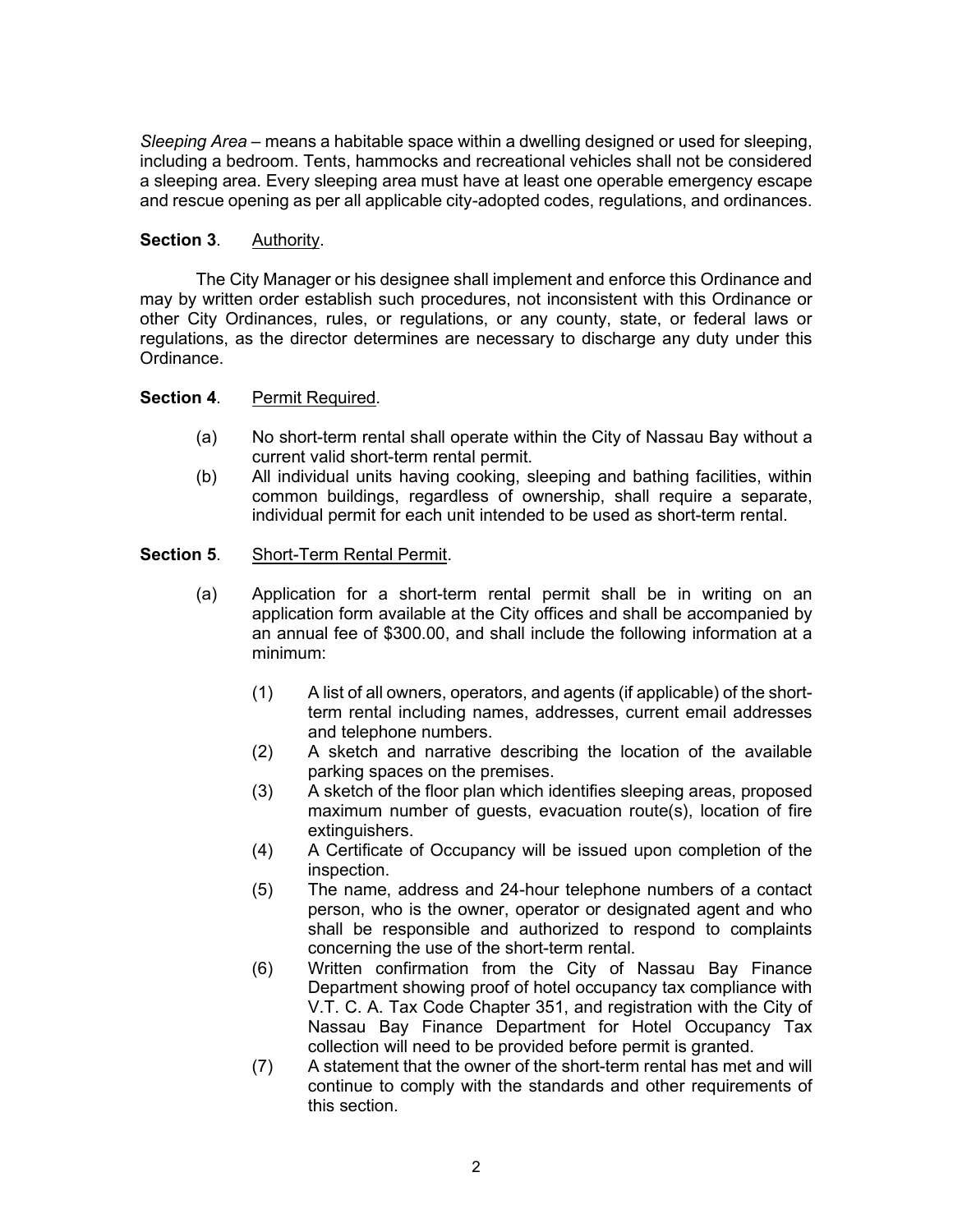- (8) Proof of coverage under a Commercial General Liability Insurance Policy with limits of \$500,000.00 per occurrence and 1-million-dollar aggregate. The owner must provide a copy of the certificate of insurance which shows the name insured, any additional insureds, the location address, the effective date, the coverage limit and type. The owner must notify the City within 30 days if the insurance status changes and provide the City with updated insurance information. The short-term rental permit shall be suspended until proof of updated insurance is provided.
- (b) Completeness of application. Applications shall not be considered complete until all documentation required under this Ordinance has been submitted, and until the full application/permit fee has been paid. Incomplete applications will not be accepted.
- (c) Applicants applying for a Short-Term Rental permit in calendar year 2021, from March 1, 2021 up to and not to exceed August 31, 2021, will have the \$300.00 permit fee waived. The period from January 11, 2021 up to March 1, 2021 will be a period of administrative set up. This includes permitting set up, fee notification, and notifying Short-Term Rentals currently operating within the City. The Short-Term Rental renewal fee in 2022 is not waived, nor are renewal fees thereafter.

### **Section 6**. Expiration and Annual Renewal of Permit.

- (a) A permit to operate a short-term rental expires on the last day of the calendar year, regardless of when the permit was applied for within the calendar year.
- (b) A permit holder shall apply for renewal at least thirty (30) calendar days before the expiration of the permit on a form provided by the City. The permit holder shall update the information contained in the original permit application if any of the information has changed. The permit holder shall sign a statement affirming that there is either no change in the information contained on the original permit application and any subsequent renewal applications, or that any information that has been updated is accurate and complete. Complete applications for renewal received less than 30 days prior to expiration of a current permit shall be treated as applications for a new permit.
- (c) The City shall follow the procedures set forth in this Ordinance when determining whether to renew a permit.
- (d) The fee for the renewal of a permit to operate a short-term rental will be \$300.00.

### **Section 7.** Non-transferability.

A permit to operate a short-term rental is not transferable to another owner, operator, or location.

### **Section 8**. Standards.

All short-term rentals permitted pursuant to this Ordinance are subject to the following standard requirements: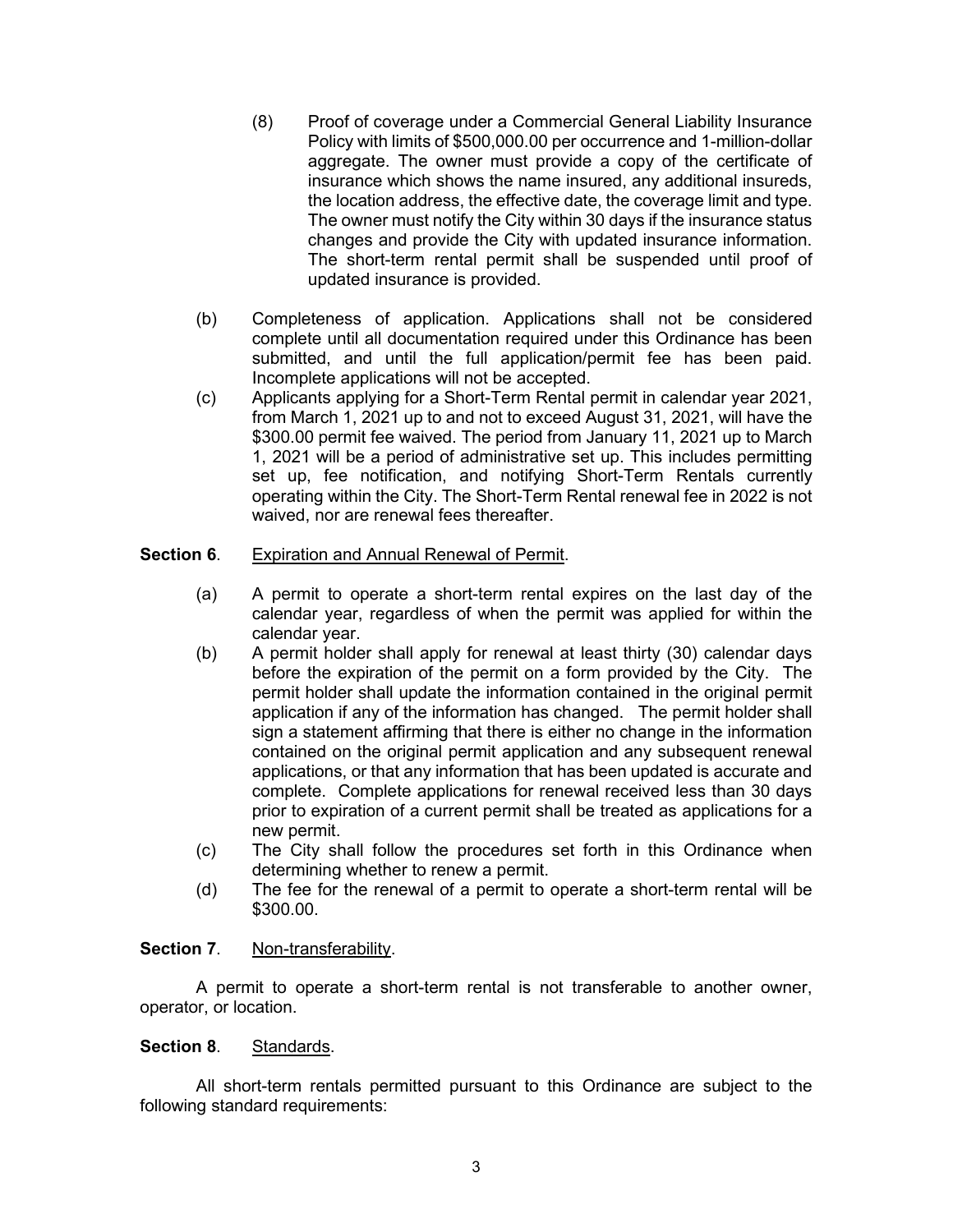Advertising. The short-term rental permit number, maximum occupancy as permitted, and health & life-safety inspection expiration date must be listed in all advertising for the short-term rental.

Bathrooms. Not less than one full bathroom shall be provided for each five occupants for the short-term rental, according to the chart provided below. This full bathroom must meet the minimum International Residential Code standards and include a washbasin, toilet and tub or shower. Half bathrooms must contain, at a minimum, a washbasin and toilet for the purposes of this section; a full bathroom may be used in lieu of a half bath.

| 5 occupants         | 1 full bath (hereafter referred to as 1)                           |
|---------------------|--------------------------------------------------------------------|
| $6 - 9$ occupants   | 1 full bath & 1 half bath (half baths hereafter referred to as .5) |
| 10 occupants        | 2 baths                                                            |
| $11 - 14$ occupants | 2.5 baths                                                          |
| 15 occupants        | 3 baths                                                            |
| And so on           |                                                                    |

Health & Life Safety. Adhere to the standards outlined in Section 9 of this ordinance.

Occupancy. The maximum number of occupants allowed to sleep in a short-term rental is two occupants per sleeping room, plus an additional two occupants.

Permit Display. The City issued short-term rental permit shall be posted at all times in a prominent location inside the property for which it is issued.

Signage. Signage shall be in compliance with the City's current sign code.

### **Section 9**. Health & Life Safety.

- (a) Short-term rentals and structures where they are located shall conform to all applicable City-adopted Codes, Regulations and Ordinances.
- (b) A 2A:10B: C type fire extinguisher (a standard five-pound extinguisher) shall be properly placed, in a conspicuous place, within seventy-five feet (75') of all portions of the short-term rental on each floor.
- (c) Smoke and CO2 detectors shall be installed and conform to all applicable City-adopted Codes, Regulations and Ordinances.
- (d) Every sleeping area shall have at least one (1) operable emergency escape and rescue opening per all applicable City-adopted Codes, Regulations and Ordinances.
- (e) An evacuation plan shall be posted conspicuously in each sleeping area.
- (f) Every bedroom/sleeping area in a short-term rental that does not comply with Section 9 - Life Safety, shall not be used as a sleeping area and where equipped with a door, shall remain locked at all times when the dwelling is being used as a short-term rental. Such a non-compliant sleeping area shall not be included in the maximum occupancy calculation for the shortterm rental. The owner/operator shall notify every occupant in writing that the non-compliant sleeping area may not be used for sleeping.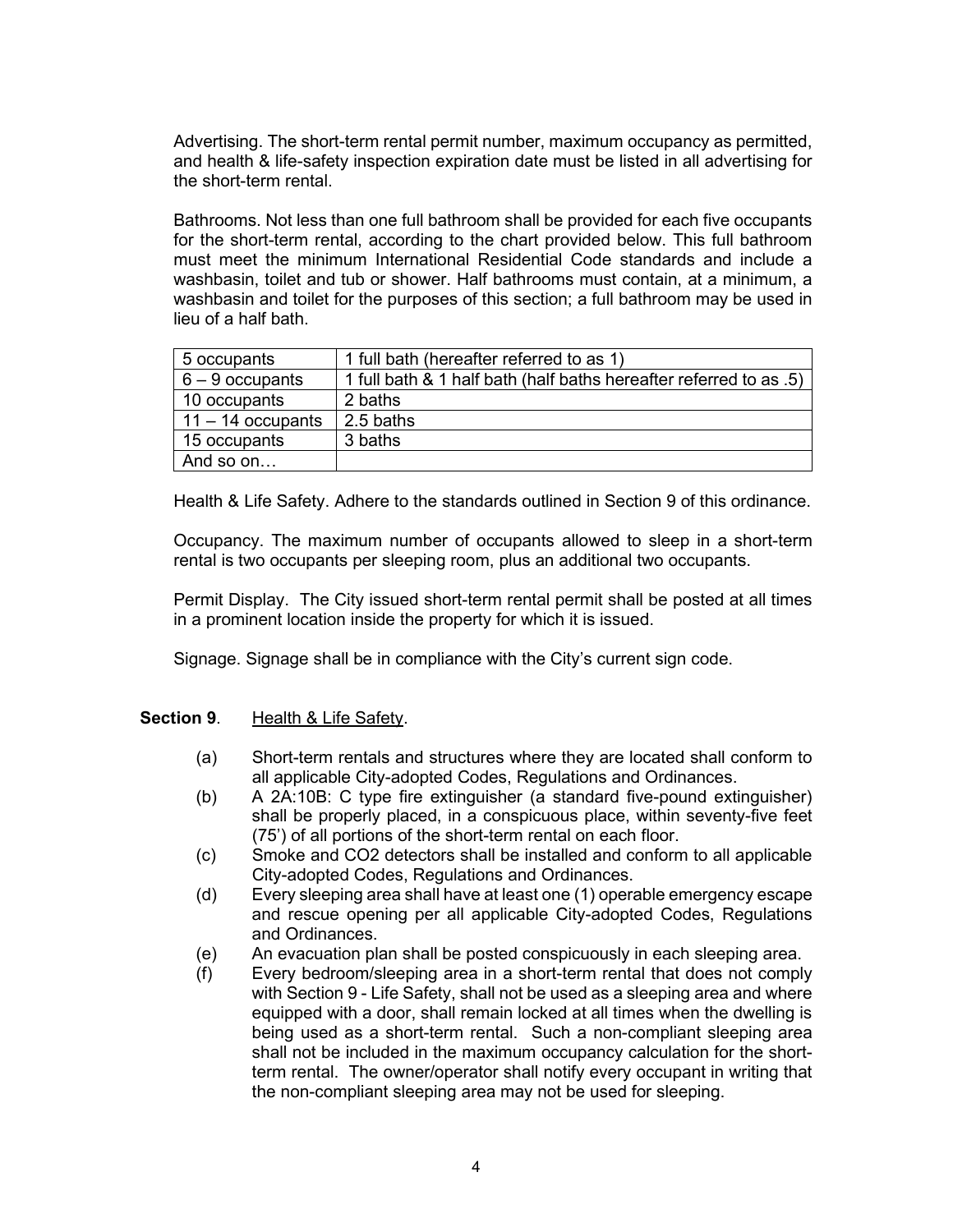**Section 10.** Conduct on Premises.

- (a) Short-term rental owner/operators shall be responsible for informing their occupants of all relevant City Codes and Ordinances and occupants' liability for violations of the same.
- (b) Excessive noise or other disturbances outside of the short-term rental is prohibited. This includes but is not limited to, decks, portals, porches, balconies, patios, hot tubs, pools, saunas or spas.
- (c) There shall be no overnight sleeping outdoors or outdoor sleeping spaces available for rent.

# **Section 11**. Tenant Indoor Notification.

The operator shall post in a conspicuous location of the dwelling the following minimum information:

- (a) Maximum number of occupants. The maximum number of occupants allowed to sleep in a short-term rental is two occupants per sleeping room, plus an additional two occupants.
- (b) Location of off-street parking, other available parking and prohibition of parking on landscaped areas.
- (c) 24-hour contact person and phone number.
- (d) Flooding hazards and evacuation routes.
- (e) Emergency numbers.
- (f) Restrictions of outdoor facilities.
- (g) Notice that failure to conform to the occupancy requirements is a violation of City Code and occupant or visitor can be cited.
- (h) Short-term Rental Permit and/or other required permits.
- (i) Hotel Occupancy Tax registration.

# **Section 12**. Inspections.

To ensure continued compliance with the requirements of this Ordinance a shortterm rental shall be inspected in the following methods:

- (a) Initial Inspection: As part of the issuance of a new short-term rental permit the City's Building Official and Fire Marshal shall conduct an inspection to verify compliance with this Ordinance.
- (b) Fire Extinguishers: The owner/operator is responsible for obtaining annual independent inspections of the fire extinguishers in compliance with the City's fire code.
- (c) The City may perform inspections when a violation is suspected.
- (d) Annual Inspection: The City's Building Official and Fire Marshal will perform annual inspections, upon renewal, for compliance.

# **Section 13**. Enforcement.

- (a) A person commits an offense under this Ordinance if that person owns or operates a short-term rental in the City without a valid permit.
- (b) Emergency contact. The owner/operator of the short-term rental shall provide the City with a 24-hour contact number for the owner, operator or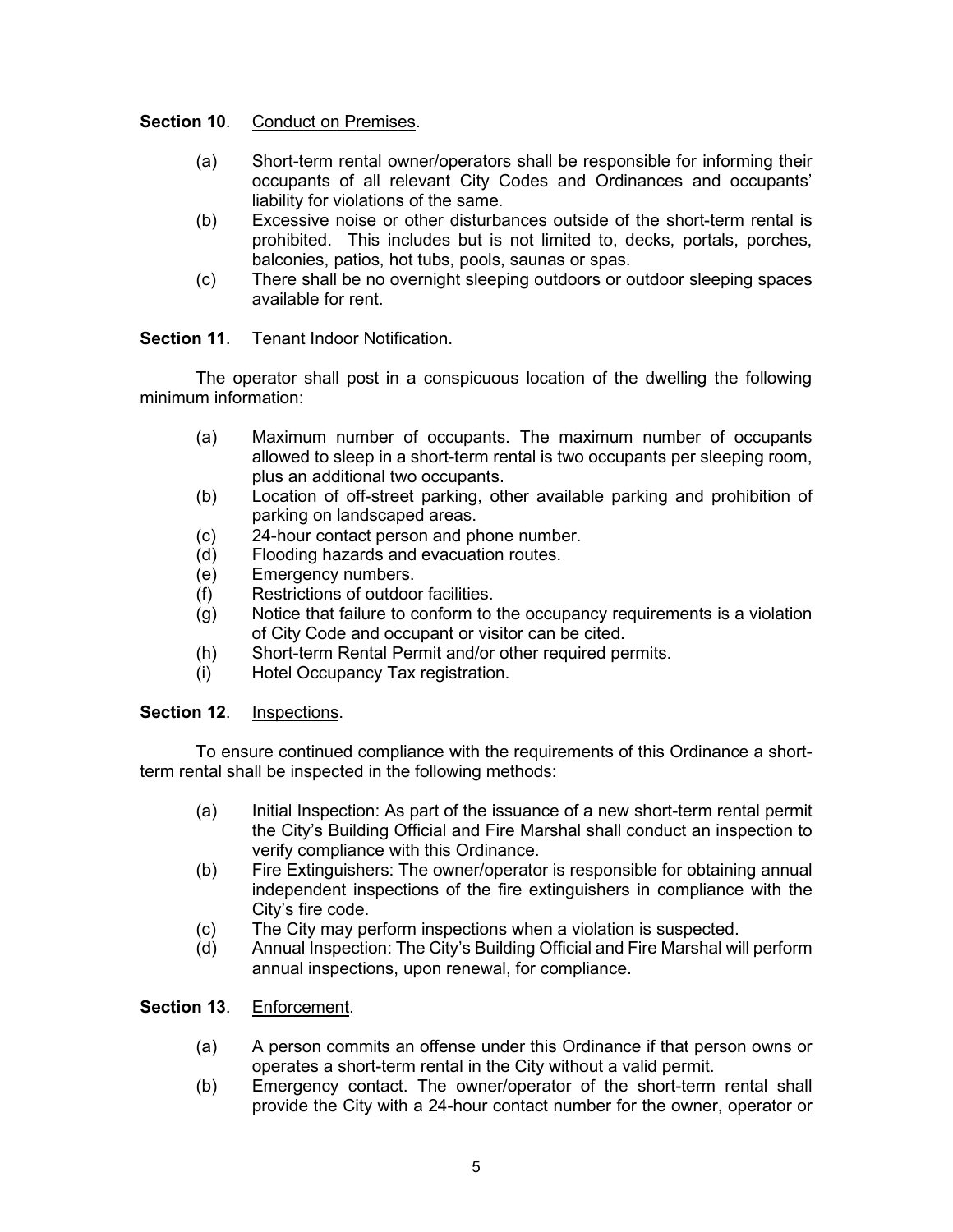a designated agent. Should a law enforcement officer respond to the shortterm rental and issue a citation for any violation of City Ordinances, the operator or their agent shall be called by the officer. The operator or their agent shall attempt to contact the occupants within one (1) hour of the call to address the occupants about the complaints. Should a second complaint be filed, and citation issued to any part of the occupants or guests, the owner/operator must take appropriate steps, in accordance with the individual rental agreement, to assure future complaints do not occur.

- (c) Short-term Rental Permits shall be revoked if three (3) or more citations, with guilty verdicts or convictions, are issued at a permitted property within any six (6) month period, whether issued to the owner, operator, or any occupants.
- (d) Violation of any section of this Ordinance shall constitute an offense resulting in permit revocation in accordance with Section 14, Revocation Procedures.
- (e) Failure to pay hotel occupancy tax timely is considered a violation of this Ordinance and shall result in revocation of the short-term rental permit in accordance with Section 14, Revocation Procedures. Failure to timely pay any applicable Hotel Occupancy Tax is a violation of this Ordinance and shall result in permit revocation if arrearage is not paid within (30) days of the issuance of a delinquency notice in accordance with Section 14, Revocation Procedures.
- (f) Failure to successfully complete the renewal process of a short-term rental permit is considered a violation of this Ordinance.
- (g) The provisions of this subsection are in addition to and not in lieu of any criminal prosecution or penalties as provided by City Ordinances or county or state law.
- (h) Prima facie proof of occupancy of a dwelling is established in any prosecution for violation of the Ordinance if it is shown that overnight occupants, other than the listed occupants, as agreed upon by the owner or agent, have resided at location during that time. Establishment of a Prima facie level of proof in this subsection does not preclude a showing of illegal "occupancy" of a dwelling by a person in any other manner.
- (i) Offense. It is an offense for the property owner, any agent of the property owner, or the occupant(s) to directly occupy or indirectly allow, permit, cause, or fail to prohibit an occupancy in violation of this
- (j) Each day of violation of said standards and provisions of this section constitutes a separate offense and is separately punishable but may be joined in a single prosecution.

# **Section 14.** Revocation Procedures.

The Building Official is authorized to suspend or revoke a short-term rental permit issued under the provisions of this Ordinance wherever the permit is issued in error, or on the basis of incorrect information supplied, or where it is determined that the building structure, unit or portion thereof is in violation of any Ordinance or regulation or any of the provisions of this Ordinance. In addition, if any violations stated in this Ordinance have been committed and not corrected with the time specified, the Building Official shall begin the procedures to revoke the short-term rental permit in accordance with the following: